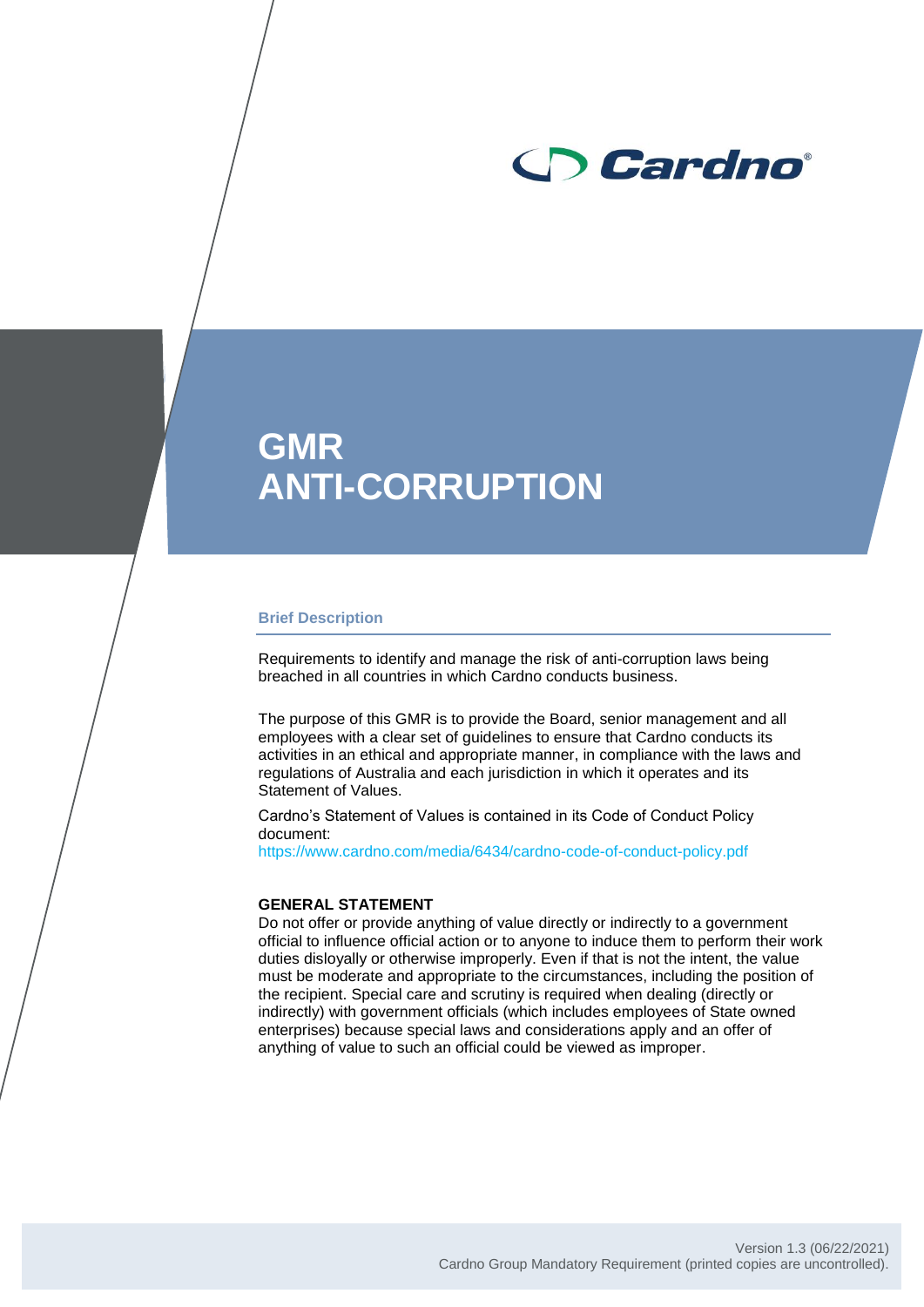

## **GMR ANTI-CORRUPTION**

#### **1. Breach**

**Anti-corruption laws must never be breached. Violation is serious misconduct which may lead to disciplinary action up to and including dismissal, very serious fines for Cardno and individuals, actions for damages by third parties against Cardno, criminal proceedings and possible imprisonment.**

- > All individuals (employees, agency contractors or officers) must contact their line manager and Group Internal Audit & Risk, or should they wish to do so anonymously, the Whistleblowers Hotline, if:
	- they become aware of any breaches or potential breaches of anti-corruption laws or this Group Mandatory Requirement (GMR) by any person or business partner
	- a complaint is received from anyone (with or without evidence) that Cardno's conduct, or proposed course of conduct, is, or may be, in breach of anti-corruption laws
- > If a payment has been made as a result of a direct or associated imminent threat to health or safety of any Cardno employee, agency contractor or officer, or any accompanying person, the following must be performed:
	- immediately report the payment to their line manager and Group Internal Audit & Risk
	- document the event accurately and in reasonable detail.
- > In circumstances where there is an investigation or allegation in relation to:
	- a breach of Cardno's Code of Conduct, or
	- corruption, fraud, bribery or other similar misconduct,

involving a director or executive of Cardno, any investigation will be conducted under the supervision of the Audit Risk & Compliance Committee, who will recommend a course of action and process to the Board of Cardno which ensures independent review and oversight of any internal or external process underway.

#### **2. Accountabilities and jurisdiction**

**All individuals (employees, agency contractors or officers) must comply with anticorruption laws applicable in all countries which may have jurisdiction over Cardno's operations. In the event of conflict between this Group Mandatory Requirement (GMR) and anticorruption laws, the stricter obligation applies. The accountable Division President and Head of Group Function (GF) are responsible for providing the resources necessary to carry out the requirements of this GMR.**

- > Co-ordinate with each Division and GF to:
	- develop and perform periodic anti-corruption risk assessments
	- identify individuals (employees, agency contractors, officers and business partners) who require anticorruption training, and agree with Group Internal Audit & Risk on frequency and content
	- ensure identified individuals receive anti-corruption training from, or by a person, agreed with Group Internal Audit & Risk within two months of joining Cardno or moving to a new position where training is required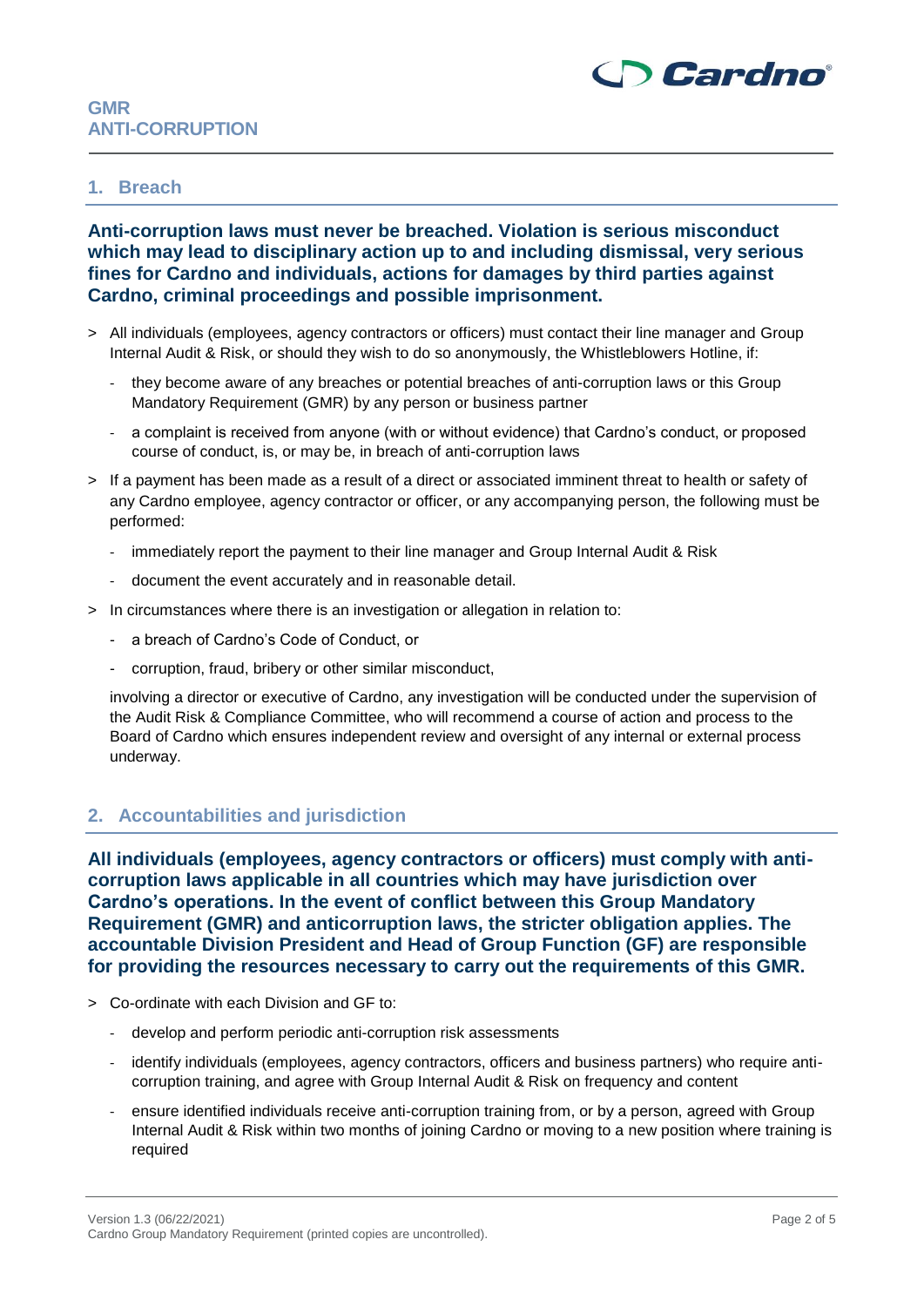

- develop, maintain and enhance additional business-level anti-corruption policies and procedures to support the implementation of this GMR.
- > Assign the necessary employees and contractors and the resources within each Division and GF to implement this GMR's requirements and ensure adequate procedures are in place to manage foreign bribery risk
- > Address corruption-related risks in making decisions, including hiring and deploying employees and contractors, business planning, investments, new country entry, all interactions with government officials (which includes employees of State-owned enterprises), and all activities with business partners. Document all transactions and payments accurately and in reasonable detail and retain records
- > Each accountable Division President and Head of Group Function must report every six months to the Audit, Risk & Compliance Committee and Executive Management (CEO and CFO) on compliance with this GMR's requirements and on the adequacy of resources to achieve and maintain compliance
- > The Group Internal Audit & Risk Manager must report every six months to the Board Risk and Audit Committee and the Executive Management (CEO and CFO) on compliance with this GMR's requirements

#### **3. Prohibited activity**

**Do not authorise, offer, give or promise anything of value directly or indirectly (via a business partner) to a government official to influence official action or to anyone to induce them to perform their work duties disloyally or otherwise improperly, including without limitation, the matters referred to below.**

- > Do not authorise, undertake or participate in the following:
	- schemes to give any improper benefit, kick-back or secret commission to anyone
	- offering or giving Facilitation Payments (typically small, unofficial payments made to secure or expedite a routine government action by a government official), even if it is customary to make such payments
	- per diem, cash or cash equivalent payments of any kind to a government official, unless prior authorisation is received as required
	- contributions, on behalf of Cardno, to any political party, politician, elected official or candidate for public office
	- use of a business partner to do something that Cardno is prohibited from doing directly
	- providing anything of value to a business partner when there is any meaningful risk that the business partner will engage in prohibited conduct on Cardno's behalf
- > Gifts or hospitality given with the intention, effect or appearance of improperly obtaining or retaining business or securing an improper advantage are prohibited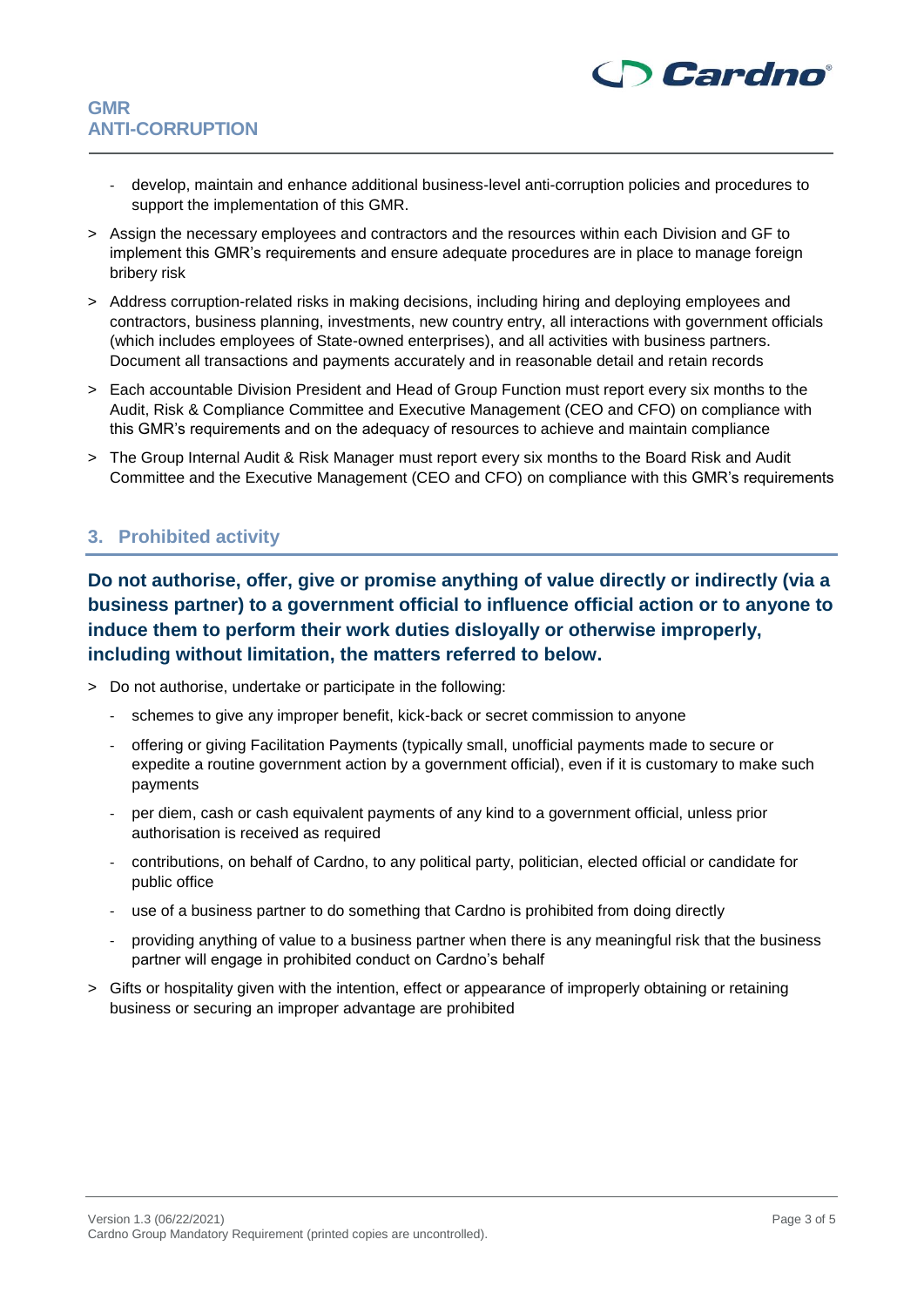

**4. Gifts, meals, entertainment, travel, commercial sponsorship, cash and cash equivalents, per diems or anything else of value**

**Precautions must be taken when offering, promising or giving anything of value directly or indirectly to anyone, to ensure that applicable anti-corruption laws and this GMR are not violated and to protect against allegations of improper behaviour. Even if that is not the intent, the value must be moderate and appropriate to the circumstances, with special care and scrutiny where the contemplated recipient is a government official.**

- > Ensure that anything of value that is offered or given meets the following criteria:
	- is not offered, promised or given to influence or reward action taken by a government official or to induce anyone to perform work duties disloyally or otherwise improperly or reward that person for doing so, taking into consideration any other things of value given to the recipient in the previous six months
	- is of an appropriate value and nature considering local custom, the position of the recipient and the circumstances, and would not cause embarrassment to Cardno
	- serves only legitimate business purposes.
- > Each Division, along with Group Head Office, is to maintain a gifts and entertainment register to record gifts, hospitality, donations and entertainment of all items > \$50 (given and received to external persons/entities)
	- Name of recipient
	- Name of organisation
	- Spouse (if also invited)
	- Given / Received
	- Description of gift, hospitality or entertainment
	- Date
	- Estimated value
	- Accepted / Declined.
- > Consult Group Internal Audit & Risk if there is any risk that the frequency or value to be provided (alone or when combined) to the same person(s) could be viewed as anything other than moderate and appropriate, when measured against local norms.
- > Obtain pre-approval as required and maintain a business register with records of all authorisations, for:
	- offering or giving a per diem, cash or cash equivalent payment to a government official
	- offering or giving a gift with a value  $> $50$
	- offering or giving a meal or entertainment > \$125 for a government official or > \$250 for a private individual
	- offering or providing travel or accommodation (excluding private sector suppliers under approved purchase orders or contracts)
	- commercial sponsorship
	- offering or giving any other thing of value to a government official